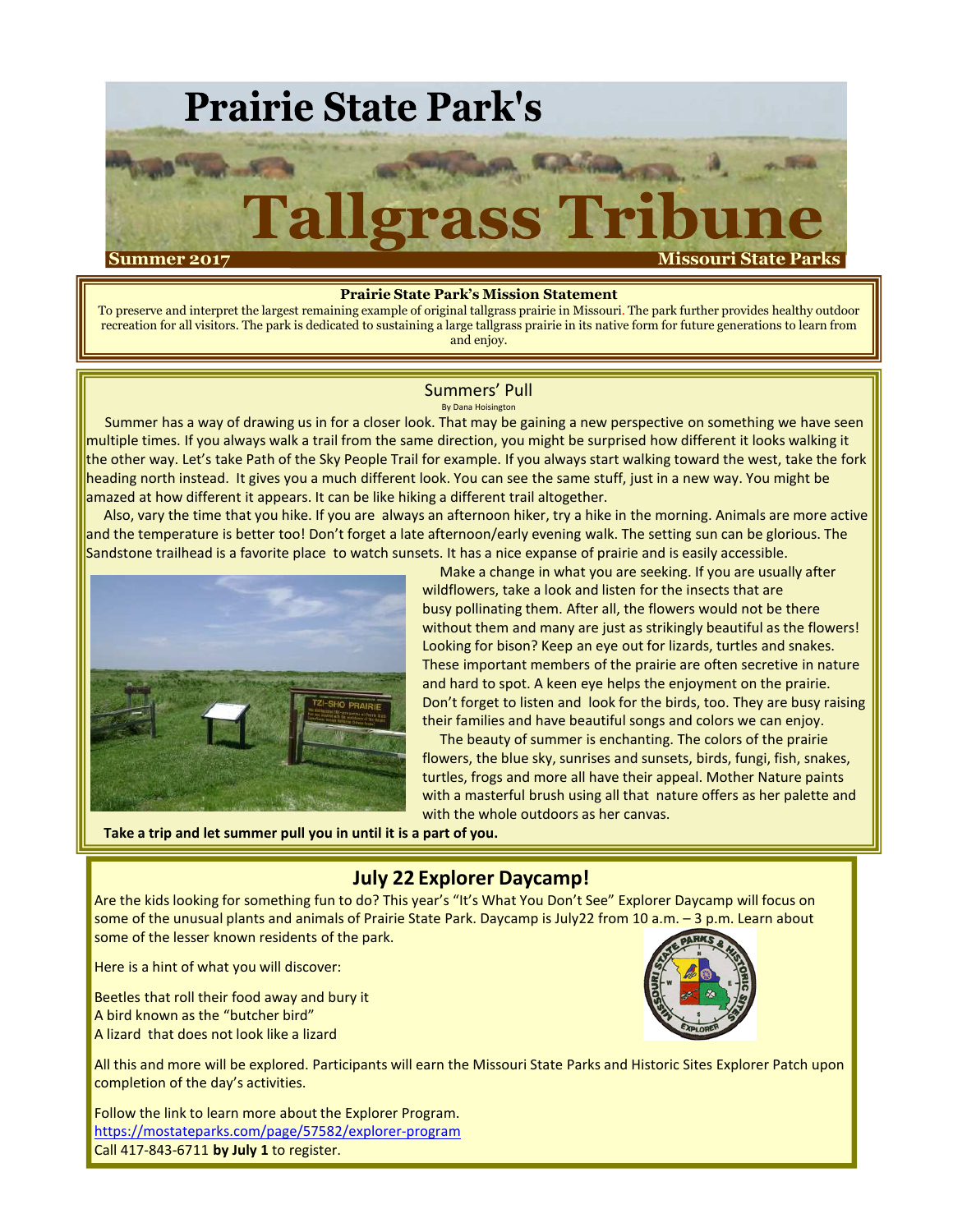# **~Mystery item ~ Killdeer eggs**

Dan Johnson was the first to identify the eggs as being from a killdeer. Killdeer are named for their call, a repeated kill-deer kill-deer kill-deer, often while in flight. These shorebirds are frequently found quite a distance from water and near people. Golf courses, driveways, parks and flat rooftops are all places they will be found. Their nest is nothing more that a depression in gravel. Their eggs have perfect camouflage for such a nest. Sometimes they don't choose the best locations for nests. We have seen them in the middle of 130<sup>th</sup> lane on the east side of the park. Such nests are rarely successful.

A broken wing display is often used to draw would-be predators away from the nest. The female will move a short distance away from the nest and start dragging a wing and calling loudly with the hope that the predator will follow her and leave the nest alone.

The young are able to move about soon after hatching so they are not the helpless baby birds with which we are familiar.



This hatchling killdeer was photographed along 150<sup>th</sup> lane running along the edge of the road just north of the Regal Tallgrass Prairie Nature Center.



Send your answer to prairie.state.park@dnr.mo.gov and the person with the first correct answer will be acknowledged in the next newsletter.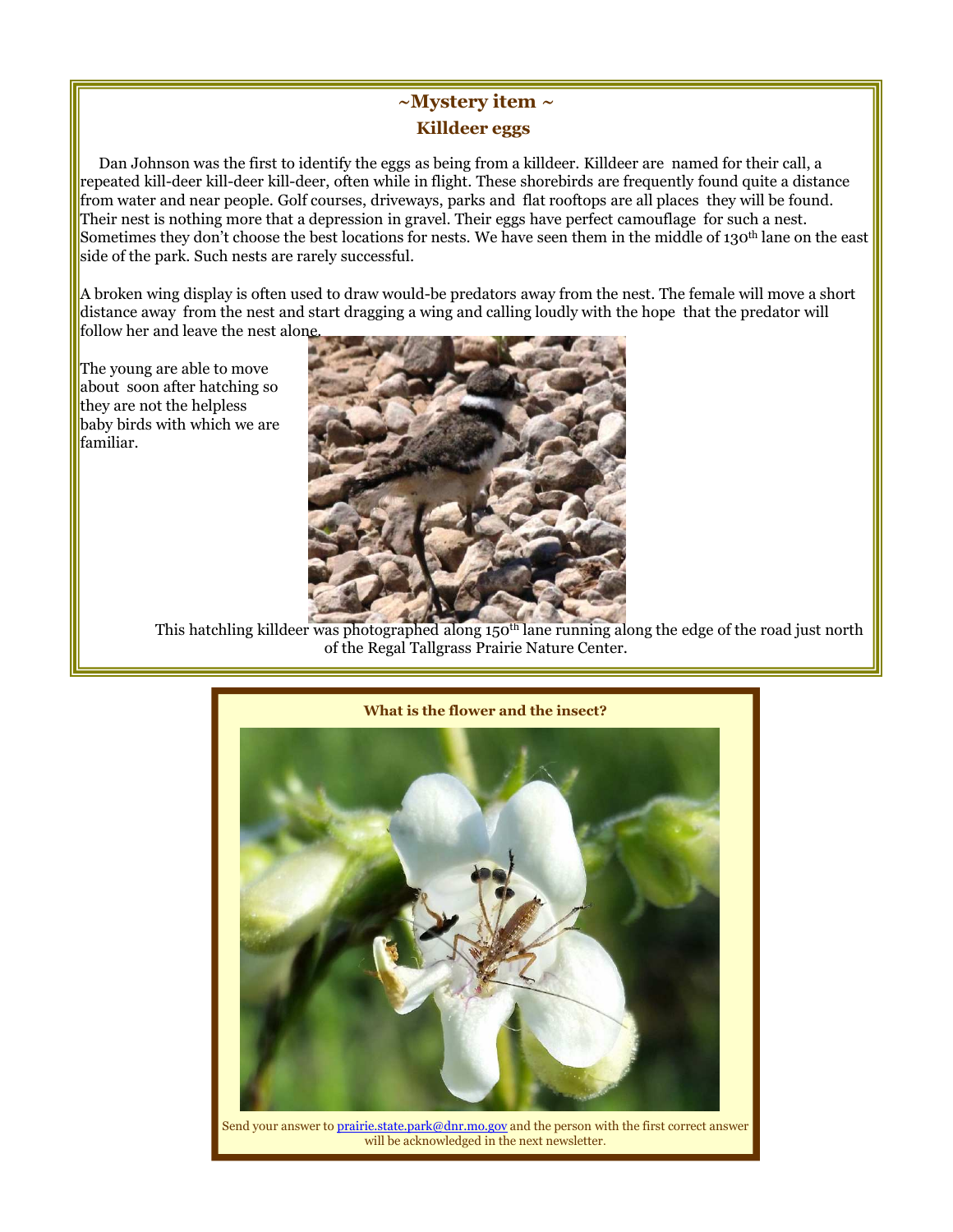

Find some of the summer animals that call the prairie home!

| D  |                |              |              | CKCISSELTBDNMS                  |  |  |  |   |               |              |
|----|----------------|--------------|--------------|---------------------------------|--|--|--|---|---------------|--------------|
| н  |                |              |              | A A G N E B L G A U I           |  |  |  | U | R S           |              |
| S. |                |              |              | A M E W R R I T I U L M S A G   |  |  |  |   |               |              |
|    |                |              |              | A E F C R A R R S T L R N O A   |  |  |  |   |               |              |
| F. |                | D R          | $\mathsf R$  | I R R Y U R L S A Y S N         |  |  |  |   |               |              |
|    | Y R            | $\mathbf{I}$ |              | <b>FBHEFTERNBS</b>              |  |  |  |   | $\mathcal{A}$ | D            |
|    |                |              |              | A A C S B I S I X R S A U D O B |  |  |  |   |               |              |
|    |                |              |              | R Z A N B R R G O O E K L D     |  |  |  |   | E U           |              |
| C  | $\blacksquare$ | N            |              | RNGRNBSEELSR                    |  |  |  |   |               | $\mathbf{I}$ |
| Е  |                | T            |              | <b>RUTLLEHSTFOS</b>             |  |  |  |   |               | - L          |
|    |                |              |              | EOFUBULTKHFRRON                 |  |  |  |   |               |              |
| R. |                |              |              | CAROEIRAILEOSOB                 |  |  |  |   |               |              |
|    | N              | D            | $\mathbf{I}$ | <b>GOBUNTINGR</b>               |  |  |  |   | B G           |              |
| A  | Е              | E            | $\mathbb{R}$ | TWORRAPSELT                     |  |  |  |   |               | $\mathsf{L}$ |
|    | R F            |              |              | LARGEMOUTHBASS                  |  |  |  |   |               |              |
| P  | $\mathsf{L}$   |              |              | HETNIABNTNDXL                   |  |  |  |   |               | F            |

| American Toad     | Bison                 | Bluegill          |  |  |  |
|-------------------|-----------------------|-------------------|--|--|--|
| <b>Bull Snake</b> | <b>Bullfrog</b>       | Dickcissel        |  |  |  |
| Fence Lizard      | <b>Gray Tree Frog</b> | Heron             |  |  |  |
| Indigo Bunting    | Largemouth Bass       | Ornate Box Turtle |  |  |  |
| Prairie Crayfish  | Softshell Turtle      | Sparrow           |  |  |  |